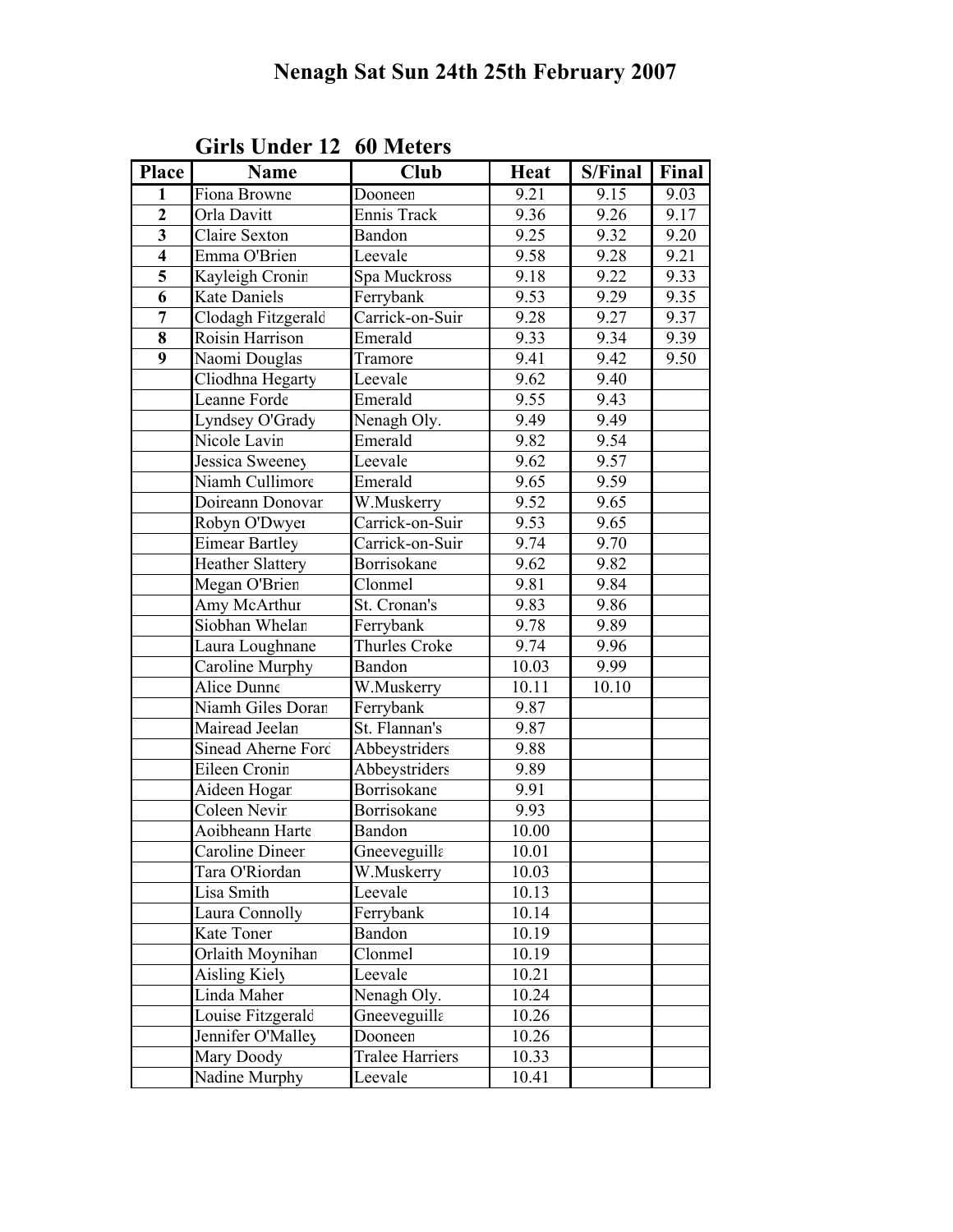# Nenagh Sat Sun 24th 25th February 2007

| Rita Casey            | Gneeveguilla   | 10.47 |  |
|-----------------------|----------------|-------|--|
| Lorraine Canny        | St. Cronan's   | 10.51 |  |
| Nollaig Blake         | St. John's     | 10.54 |  |
| Denise Hallahan       | Leevale        | 10.55 |  |
| Tessa O'Neill         | Clonmel        | 10.56 |  |
| Roisin Houston        | Gneeveguilla   | 10.56 |  |
| Sinead Mulcahy        | Bandon         | 10.60 |  |
| Laura Tobin           | Clonmel        | 10.62 |  |
| Caoimhe Lynch         | West Muskerry  | 10.66 |  |
| Grace Flynn           | Ferrybank      | 10.73 |  |
| Aileen Sheehar        | Gneeveguilla   | 10.77 |  |
| Kerri Ann Martin      | Moycarkey C.C. | 10.79 |  |
| Siobhan Marrinan      | St. John's     | 10.80 |  |
| <b>Grainne Harvey</b> | St. John's     | 10.96 |  |
| Ann Bateman           | Dooneen        | 11.10 |  |
| Samantha Mulley       | W.Muskerry     | 11.22 |  |
| Tara Murphy           | West Muskerry  | 12.54 |  |

## Girls Under 12 600 Meters

| Place                   | <b>Name</b>         | Club             | S/Final | Final   |
|-------------------------|---------------------|------------------|---------|---------|
| 1                       | Megan O'Brien       | <b>Clonmel</b>   | 1.59.48 | 2.04.46 |
| $\mathbf{2}$            | Laura Loughnane     | Thurles Croke    | 2.02.54 | 2.05.32 |
| $\overline{\mathbf{3}}$ | Muireann O.Shea     | Marian           | 2.10.63 | 2.07.17 |
| $\overline{\mathbf{4}}$ | <b>Kate Daniels</b> | Ferrybank        | 2.05.71 | 2.09.27 |
| 5                       | Orlaith Moynihan    | Clonmel          | 2.06.70 | 2.10.38 |
| 6                       | Fiona Browne        | Dooneen          | 2.11.95 | 2.10.45 |
| $\overline{7}$          | Doireann Hennessy   | Marian           | 2.05.89 | 2.19.20 |
|                         | Niamh Cullimore     | Emerald          | 2.08.19 |         |
|                         | Tara O'Riordan      | W.Muskerry       | 2.08.33 |         |
|                         | Nicole Lavin        | Emerald          | 2.08.37 |         |
|                         | Ciara Ryan          | Kilnaboy         | 2.11.69 |         |
|                         | Lilly Guilfoyle     | Kilnaboy         | 2.12.33 |         |
|                         | Lyndsey O'Grady     | Nenagh Oly.      | 2.12.71 |         |
|                         | Laura Tobin         | Clonmel          | 2.12.83 |         |
|                         | Nollaig Blake       | St. John's       | 2.14.07 |         |
|                         | Cliodhna Hegarty    | Leevale          | 2.14.94 |         |
|                         | Caroline Dineer     | Gneeveguilla     | 2.15.27 |         |
|                         | <b>Sinead Burke</b> | Kilmihil         | 2.17.79 |         |
|                         | Niamh Giles Doran   | Ferrybank        | 2.18.33 |         |
|                         | Aisling Kiely       | Leevale          | 2.23.34 |         |
|                         | Roisin Considine    | Kilmurry IB. NC. | 2.23.41 |         |
|                         | Jennifer O'Malley   | Dooneen          | 2.26.75 |         |
|                         | Kerri Ann Martin    | Moycarkey C.C.   | 2.27.06 |         |
|                         | Laura Power         | Marian           | 2.27.08 |         |
|                         | Grace Flynn         | Ferrybank        | 2.28.64 |         |
|                         | Jessie O'Connor     | Marian           | 2.30.50 |         |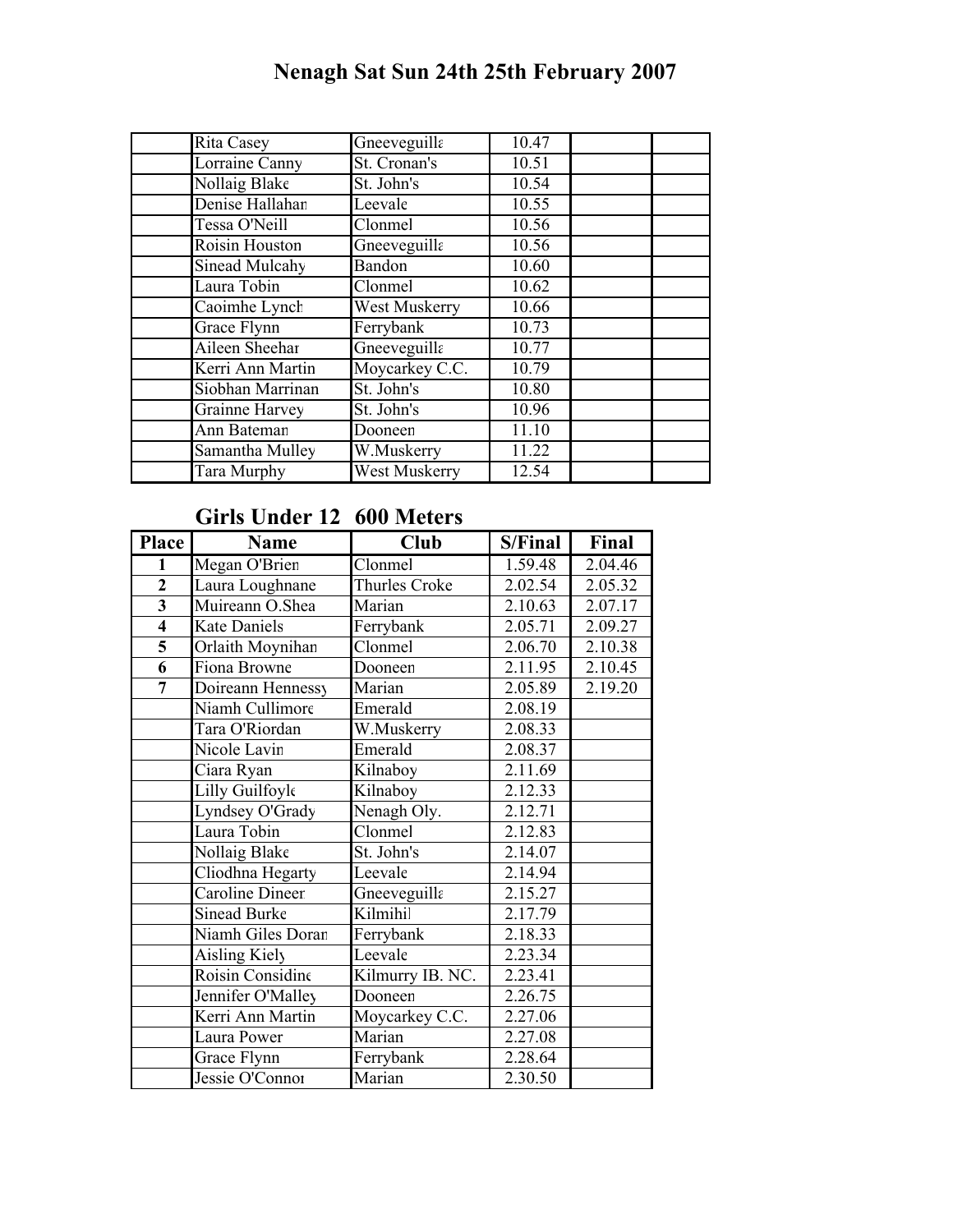| Elizabeth Clutterbuck Clonmel | 2.42.66 |  |
|-------------------------------|---------|--|

## Girls Under 12 4 x 100m

| Place        | <b>Name</b> | <b>Club</b>     | <b>S/Final</b> | Final   |
|--------------|-------------|-----------------|----------------|---------|
| 1            |             | Emerald         | 1.00.92        | 1.00.43 |
| $\mathbf{2}$ |             | Carrick-on-Suir | 1.00.93        | 1.01.53 |
| 3            |             | Leevale         | 1.01.30        | 1.01.98 |
| 4            |             | Borrisokane     | 1.01.28        | 1.02.91 |
|              |             | Dooneen         | 1.03.10        |         |
|              |             | Bandon          | 1.03.22        |         |
|              |             | Nenagh Oly.     | 1.03.38        |         |
|              |             | Ferrybank       | 1.04.99        |         |
|              |             | W.Muskerry      | 1.05.10        |         |
|              |             | Gneeveguilla    | 1.05.32        |         |
|              |             | Clonmel         | 1.05.86        |         |
|              |             | Abbeystriders   | 1.06.14        |         |
|              |             | Leevale B       | 1.06.52        |         |
|              |             | St. Cronan's    | 1.07.10        |         |
|              |             | St. John's      | 1.07.34        |         |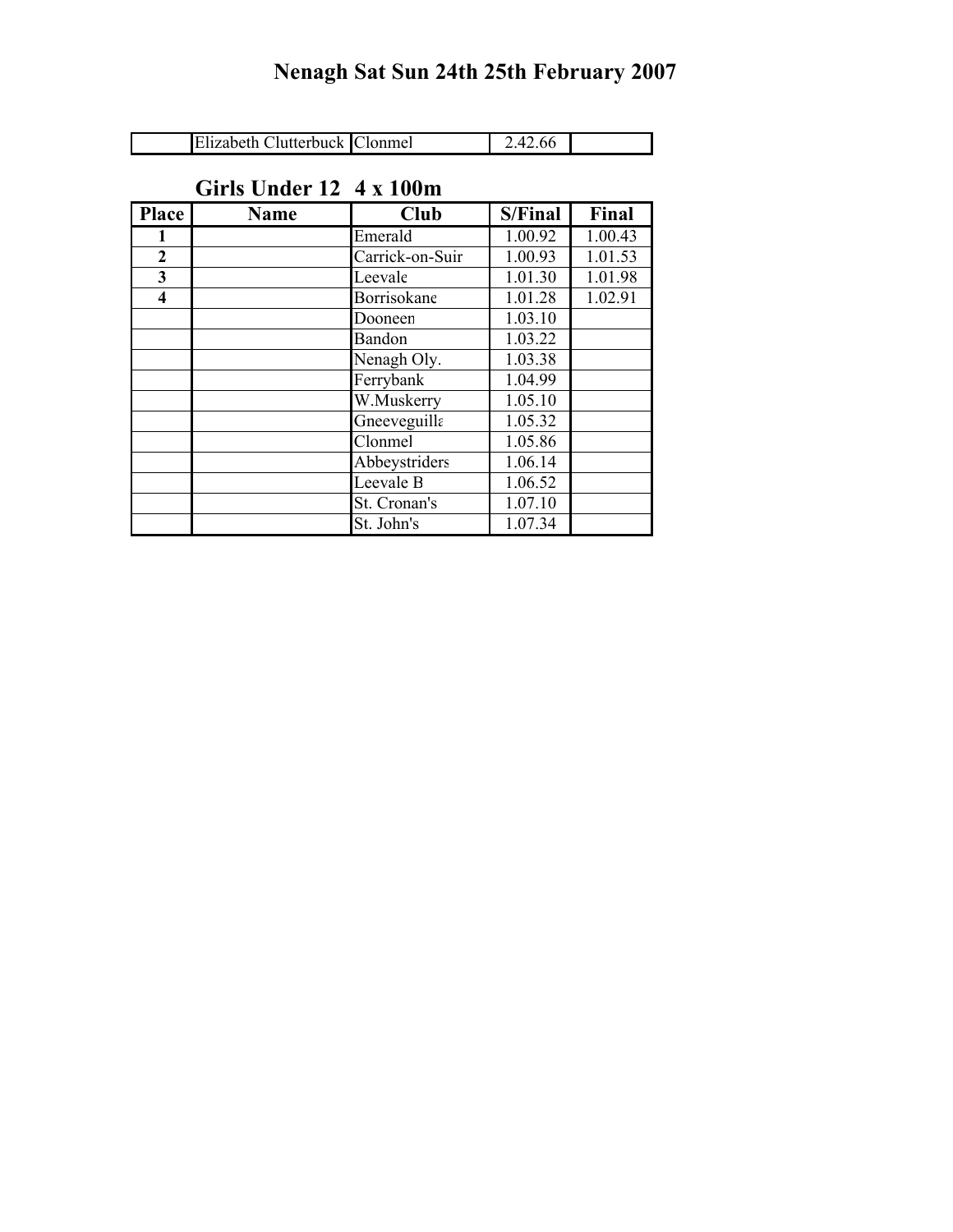| <b>Place</b>            | <b>Name</b>                   | <b>Club</b>   | <b>Heat</b> | Final |
|-------------------------|-------------------------------|---------------|-------------|-------|
|                         | <b>1CBP</b> Ciara Giles Doran | Ferrybank     | 10.08       |       |
| $\overline{2}$          | <b>Brona Croke</b>            | Dooneen       | 10.37       |       |
| 3 <sup>1</sup>          | Ann Rodgers                   | Tramore       | 10.73       |       |
| $\overline{\mathbf{4}}$ | Aisling Croke                 | Dooneen       | 10.78       |       |
|                         | Jennifer O'Lehar              | Leevale       | 11.54       |       |
|                         | Kayleigh O'Carroll            | St. Brendan's | 11.74       |       |
|                         | Rosanna Hanly                 | Nenagh Oly.   | 12.05       |       |
|                         | Rachel O'Shea                 | W.Muskerry    | 12.38       |       |
|                         | Emma Slattery                 | Borrisokane   | 12.42       |       |
|                         | Caroline Morgan               | Nenagh Oly.   | 12.46       |       |
|                         | Angela Houstor                | Gneeveguilla  | 12.50       |       |
|                         | Patricia Wynne                | Emerald       | 12.62       |       |
|                         | Kelly Flaherty                | Nenagh Oly.   | 12.63       |       |
|                         | Susie Hanly                   | Nenagh Oly.   | 13.85       |       |
|                         | Muireann Creamer              | Bilboa        | 16.94       |       |
|                         |                               |               |             |       |

#### Girls Under 13 60m Hurdles

#### Girls Under 13 60 Meters

| <b>Place</b>            | <b>Name</b>         | <b>Club</b>     | <b>Heat</b> | S/Final | Final |
|-------------------------|---------------------|-----------------|-------------|---------|-------|
| 1                       | Ciara Giles Doran   | Ferrybank       | 8.78        | 8.74    | 8.67  |
| $\overline{2}$          | Ann O'Shea          | Ferrybank       | 8.79        | 8.75    | 8.69  |
| $\overline{\mathbf{3}}$ | Marie Heelan        | Emerald         | 9.02        | 8.87    | 8.72  |
| $\overline{4}$          | Emma Slattery       | Borrisokane     | 8.85        | 8.79    | 8.76  |
| $\overline{\mathbf{5}}$ | <b>Brona Croke</b>  | Dooneen         | 8.87        | 8.90    | 8.81  |
| 6                       | Laura Nevin         | Dooneen         | 8.93        | 8.84    | 8.87  |
| $\overline{7}$          | Jennifer O'Lehar    | Leevale         | 8.91        | 8.87    | 8.93  |
| 8                       | Aisling Croke       | Dooneen         | 9.17        | 9.10    | 9.70  |
|                         | Kayleigh O'Carroll  | St. Brendan's   | 9.03        | 8.98    |       |
|                         | Rosanna Hanly       | Nenagh Oly.     | 9.10        | 9.06    |       |
|                         | Rachel O'Shea       | W.Muskerry      | 9.08        | 9.12    |       |
|                         | Hannah O'Sullivan   | Gneeveguilla    | 9.10        | 9.23    |       |
|                         | Muireann Creamer    | Bilboa          | 9.07        | 9.25    |       |
|                         | Aine Dooley         | Emerald         | 9.21        | 9.25    |       |
|                         | Catherine Coffey    | Gneeveguilla    | 9.33        | 9.29    |       |
|                         | Caroline Morgan     | Nenagh Oly.     | 9.46        | 9.31    |       |
|                         | Niamh Coffey        | Gneeveguilla    | 9.36        | 9.32    |       |
|                         | Orlaith Kervick     | Carrick-on-Suir | 9.50        | 9.39    |       |
|                         | Annie Sheehar       | Gneeveguilla    | 9.41        | 9.42    |       |
|                         | Aoife O'Gorman      | Kilmihil        | 9.49        | 9.45    |       |
|                         | S. Ni Dheasmhunaigh | Leevale         | 9.35        | 9.51    |       |
|                         | Promise Owoeye      | Ferrybank       | 9.45        | 9.54    |       |
|                         | Sarah Bolt          | Gneeveguilla    | 9.61        | 9.84    |       |
|                         | Ann Rodgers         | Tramore         | 9.35        |         |       |
|                         | Michelle Kehot      | Carrick-on-Suir | 9.50        |         |       |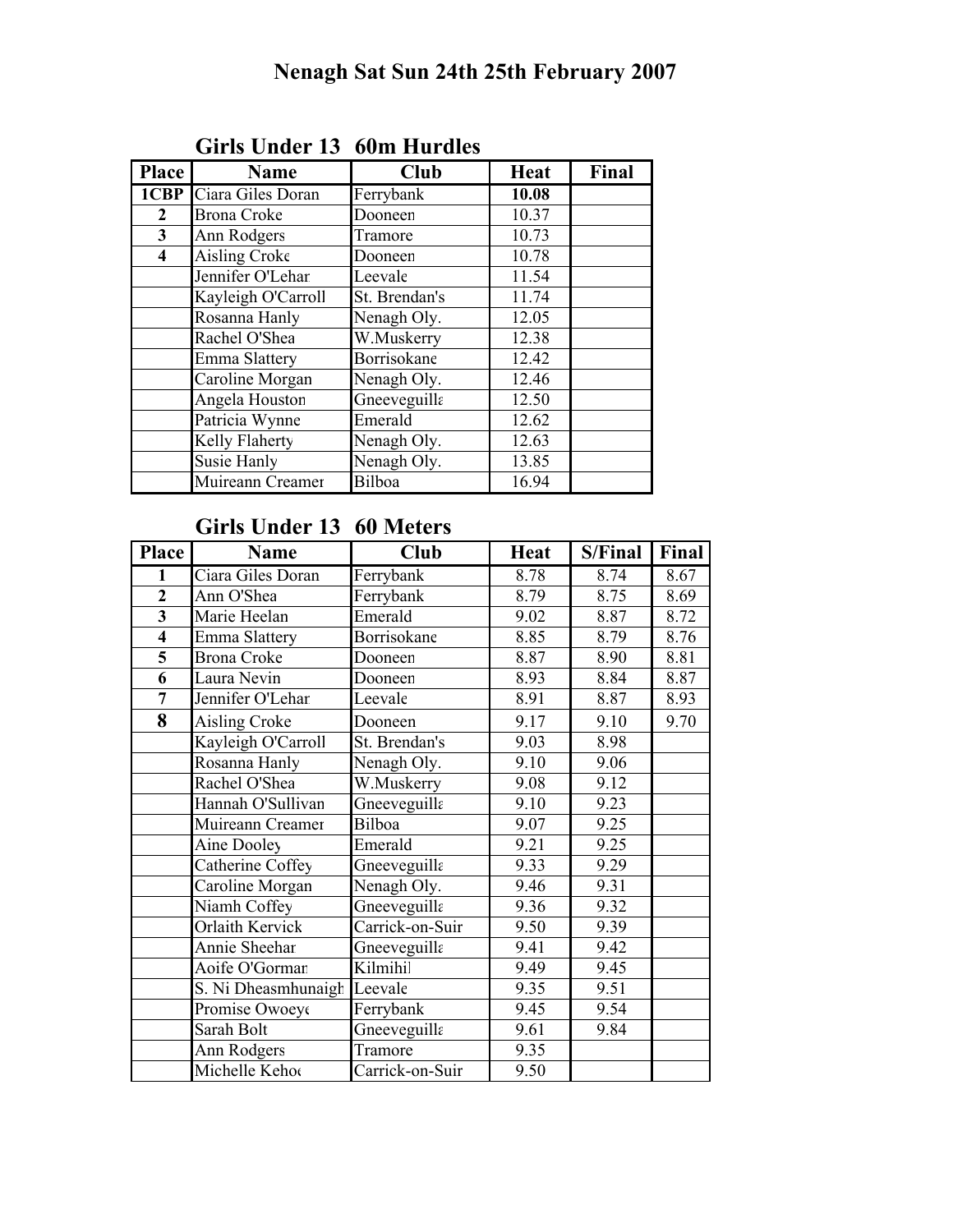# Nenagh Sat Sun 24th 25th February 2007

| <b>Ashling Mulryan</b> | Newport                    | 9.55       |  |
|------------------------|----------------------------|------------|--|
| <b>Sinead Cahill</b>   | Marian                     | 9.58       |  |
| <b>Sarah Moloney</b>   | Newport                    | 9.65       |  |
| <b>Eimear Hillary</b>  | Kilmurry IB. NC.           | 9.68       |  |
| Kelly Flaherty         | Nenagh Oly.                | 9.69       |  |
| Nicole Hough           | Emerald                    | 9.71       |  |
| Clara McGrath          | Tramore                    | 9.76       |  |
| <b>Jane Marsden</b>    | Emerald                    | 9.78       |  |
| Jessica Coyne          | Dooneen                    | 9.85       |  |
| Aoife Hardesty         | Carrick-on-Suir            | 9.88       |  |
| Shauna Hayden          | Moycarkey C.C.             | 9.90       |  |
| Katie O'Riordan        | St. Brendan's              | 9.98       |  |
| Nora Nolan             | St. Brendan's              | 9.99       |  |
| Ava Murphy             | Leevale                    | 10.00      |  |
| Miriam O'Callaghan     | Abbeystriders              | 10.06      |  |
| Jane Hickie            | <b>Tralee Harriers</b>     | 10.07      |  |
| Rachael Dillon         | Dooneen                    | 10.08      |  |
| Patricia Wynne         | Emerald                    | 10.13      |  |
| Nicole Yelvertor       | Leevale                    | 10.14      |  |
| Autumn Coady           | Ferrybank                  | 10.18      |  |
| Susie Hanly            | Nenagh Oly.                | 10.19      |  |
| Niamh Hayes            | St. Flannan's              | 10.20      |  |
| Deirdre Bourke         | Emerald                    | 10.22      |  |
| Meabh Cahalane         | Leevale                    | 10.29      |  |
| Rachel Buckley         | Abbeystriders              | 10.52      |  |
| Lisa Horgan            | W.Muskerry                 | 10.64      |  |
| Jade Beason            | Moycarkey C.C.             | 10.70      |  |
| Maedbh Moynihan        | $\overline{\text{Clomme}}$ | 10.71      |  |
| Siobhan hennessy       | Moycarkey C.C.             | 10.98      |  |
| Marie Carey            | Abbeystriders              | 11.78      |  |
| <b>Elaine Courtney</b> | Spa Muckross               | <b>DNF</b> |  |

### Girls Under 13 600 Meters

| <b>Place</b>            | <b>Name</b>         | Club             | S/Final | Final   |
|-------------------------|---------------------|------------------|---------|---------|
| 1                       | Niamh Markham       | St. Mary's Cl.   | 1.58.02 | 1.52.14 |
| 2                       | Annie Sheehar       | Gneeveguilla     | 1.56.66 | 1.52.68 |
| $\overline{\mathbf{3}}$ | Aoife O'Sullivan    | Tramore          | 2.01.66 | 1.55.07 |
| 4                       | Shauna Fagan        | Leevale          | 1.55.92 | 1.55.56 |
| 5 <sup>5</sup>          | Laura Egan          | Kilmihil         | 1.59.19 | 1.57.73 |
| 6                       | Orlagh Flanagan     | Kilmurry IB. NC. | 2.00.08 | 1.59.05 |
| $\overline{7}$          | <b>Brona Croke</b>  | Dooneen          | 2.01.36 | 1.59.90 |
| 8                       | Muiriosa O'Sullivan | Tramore          | 1.59.96 | 2.00.51 |
| 9                       | Hannah O'Sullivan   | Gneeveguilla     | 2.00.94 | 2.01.98 |
|                         | Autumn Coady        | Ferrybank        | 2.02.07 |         |
|                         | Karla O'Reilly      | Ennis Track      | 2.03.81 |         |
|                         | Fiona Power         | Midleton         | 2.03.98 |         |